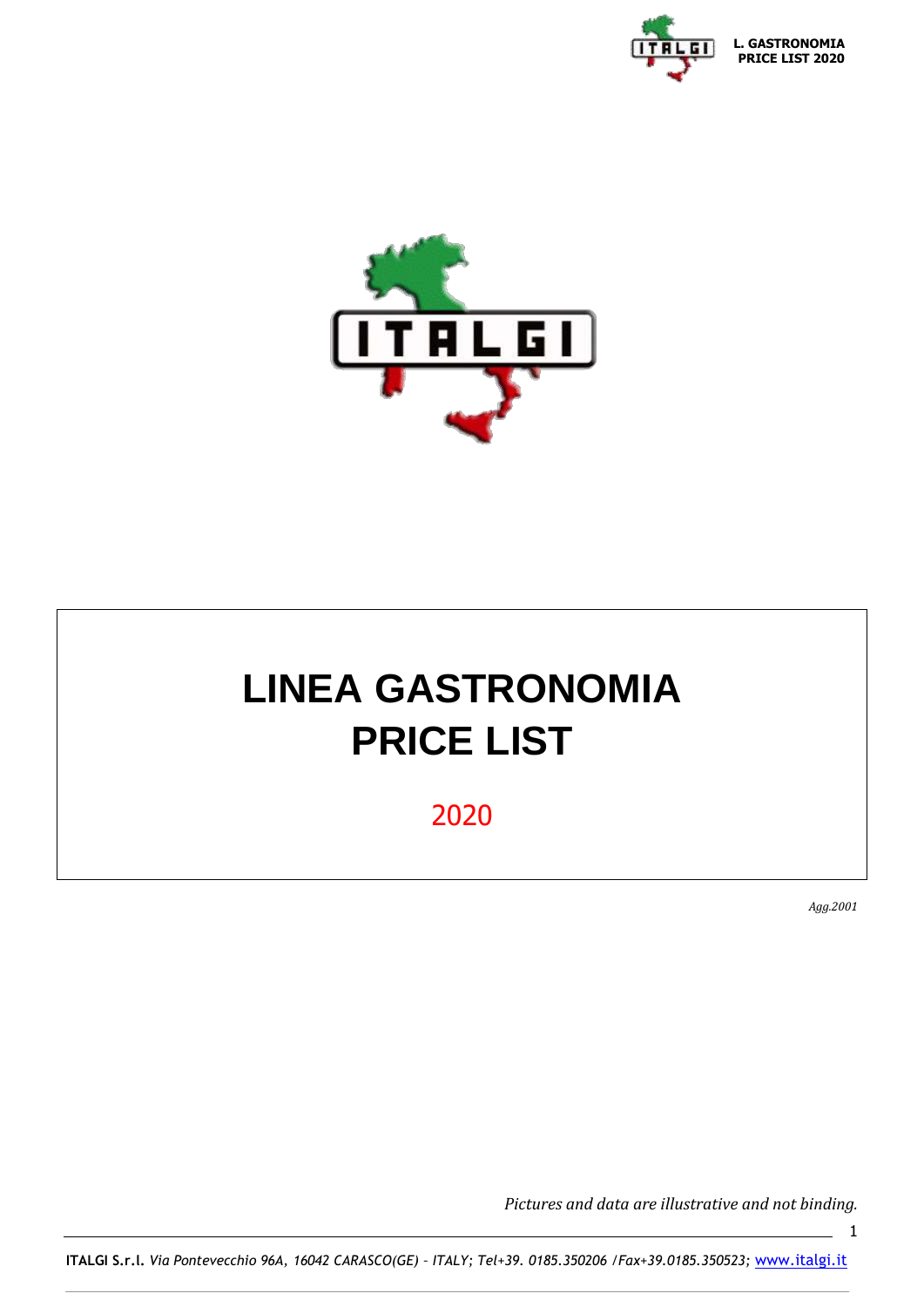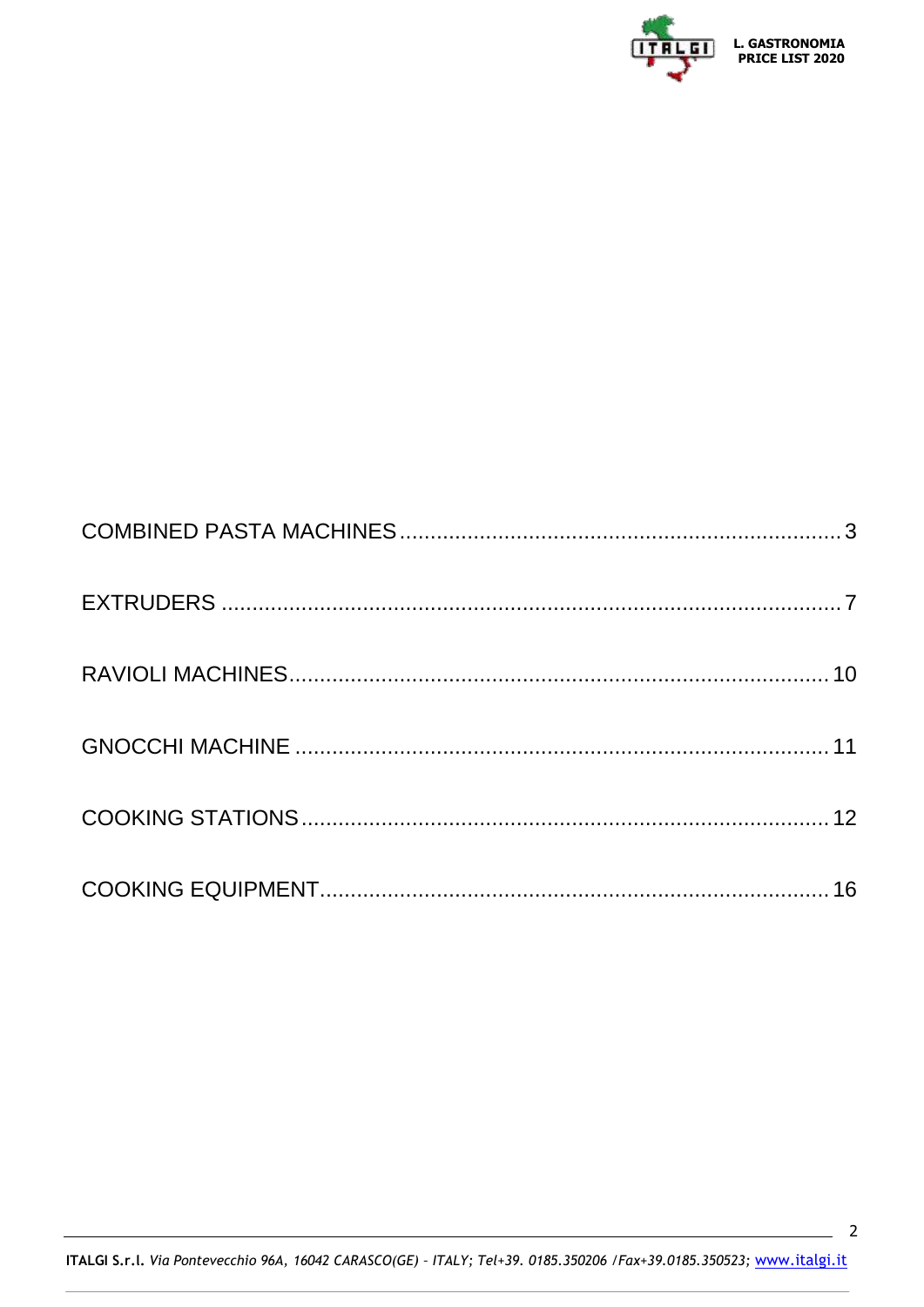

3

# <span id="page-2-0"></span>**COMBINED PASTA MACHINES**

# **- Based on the sheeter "MODULA"**



|                                      | Sheeter mod. C200                                                                                                                                                                                                                   |  |
|--------------------------------------|-------------------------------------------------------------------------------------------------------------------------------------------------------------------------------------------------------------------------------------|--|
| <b>ITALD</b><br><b>lo</b><br>$C \in$ | Sheeter with stainless steel rollers<br>It makes a sheet of 200 mm of width<br>Adjustable thickness of the sheet<br>(from 0,2 to 3,5 mm)<br>$400V - 50 Hz - 3 ph$<br>$220V - 60 Hz - 3 ph$<br>cm $37W \times 45D \times 50H - kg60$ |  |
|                                      | Electric consumption: 0,65 kW                                                                                                                                                                                                       |  |
|                                      | Single phase voltage                                                                                                                                                                                                                |  |

### **ACCESSORIES**

|             | Mixing hopper mod. V4                                   |  |
|-------------|---------------------------------------------------------|--|
| <b>FORD</b> | Stainless steel mixing hopper<br>Removable mixing shaft |  |
|             | Capacity kg 4 (flour + liquids)                         |  |
|             | cm $34W \times 25Dx 27H - kg 10$                        |  |
|             |                                                         |  |

| Cutter mod. T <sub>3</sub>              |  |
|-----------------------------------------|--|
| Three sizes cutter<br>$1,8 - 6 - 10$ mm |  |
| cm $25W \times 5D \times 28H - kg 8$    |  |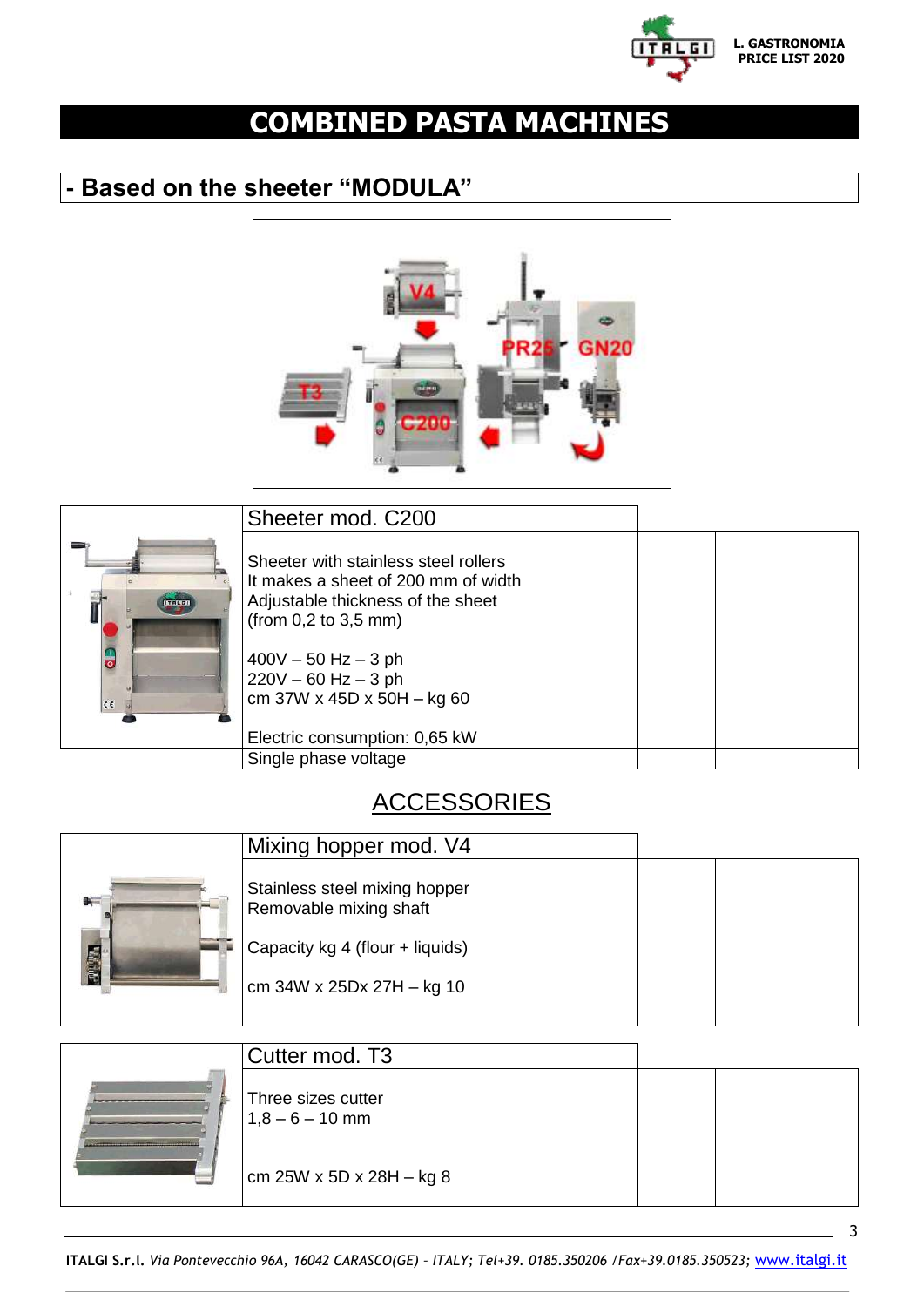

| Ravioli group mod. PR25                                                                                                                                                                      |  |
|----------------------------------------------------------------------------------------------------------------------------------------------------------------------------------------------|--|
| Ravioli group with interchangeable moulds<br>Width of the sheet of 100 mm<br>It produces up to 25 kg/h of ravioli<br>Equipped with a ravioli mould<br>cm $35W \times 47D \times 80H - kg 26$ |  |
| Additional ravioli mould                                                                                                                                                                     |  |
| Additional filling holder                                                                                                                                                                    |  |
| Additional rolling pin                                                                                                                                                                       |  |

|             | Gnocchi group mod. GN20                                                                                                      |  |
|-------------|------------------------------------------------------------------------------------------------------------------------------|--|
| <b>MITH</b> | Gnocchi group equipped with flour dispenser<br>To be inserted into the ravioli group<br>It produces up to 20 kg/h of gnocchi |  |
|             | cm $19W \times 41D \times 30H - kg 8$                                                                                        |  |
|             | <b>Additional holder</b>                                                                                                     |  |

| Stainless steel trolley mod. TIG    |  |
|-------------------------------------|--|
| Stainless steel trolley with wheels |  |
| cm 110W x 60D x 72H                 |  |
|                                     |  |
|                                     |  |
|                                     |  |
|                                     |  |

4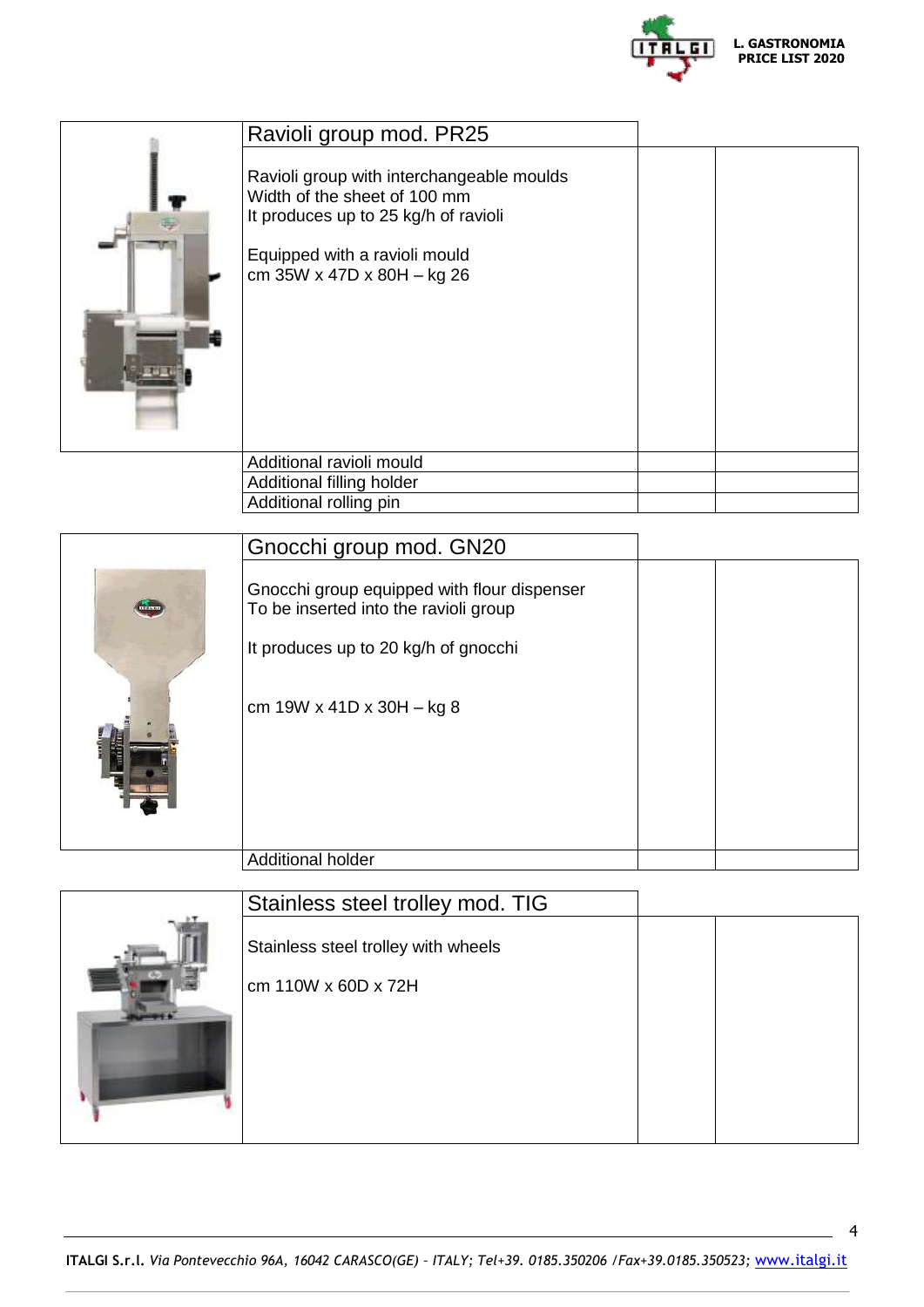

# **- Based on the extruder**

| Combined pasta machine mod. Multipla                                                                                                                                                                                                                                           |  |
|--------------------------------------------------------------------------------------------------------------------------------------------------------------------------------------------------------------------------------------------------------------------------------|--|
| It produces up to 18 kg/h in extrusion<br>It produces up to 25 kg/h of ravioli<br>Equipped with:<br>- electronic cutter for short pasta<br>- coupling sheet die Ø 75 1X100mm<br>- N.1 ravioli mould included<br>cm 75W x 80D x 100H $-$ kg 102<br>Electric consumption: 1,0 kW |  |
| Standard bronze die Ø 75                                                                                                                                                                                                                                                       |  |
| Teflon die Ø 75                                                                                                                                                                                                                                                                |  |
| Adjustable sheet die $\varnothing$ 75                                                                                                                                                                                                                                          |  |
| Penne die with cutter $\varnothing$ 75                                                                                                                                                                                                                                         |  |
| Special bronze die Ø 75                                                                                                                                                                                                                                                        |  |
| Water cooled sleeve                                                                                                                                                                                                                                                            |  |
| Automatic sheet roller mod. APM                                                                                                                                                                                                                                                |  |
| Additional ravioli mould                                                                                                                                                                                                                                                       |  |
| Additional filling holder                                                                                                                                                                                                                                                      |  |
| Additional rolling pin                                                                                                                                                                                                                                                         |  |
| Stainless steel trolley mod. CIN                                                                                                                                                                                                                                               |  |

## **ACCESSORIES**

| Gnocchi group mod. GN20                                                                                                                                     |  |
|-------------------------------------------------------------------------------------------------------------------------------------------------------------|--|
| Gnocchi group equipped with flour dispenser<br>To be inserted into the ravioli group<br>It produces up to 20 kg/h of gnocchi<br>cm 19W x 41D x 30H $-$ kg 8 |  |
| <b>Additional holder</b>                                                                                                                                    |  |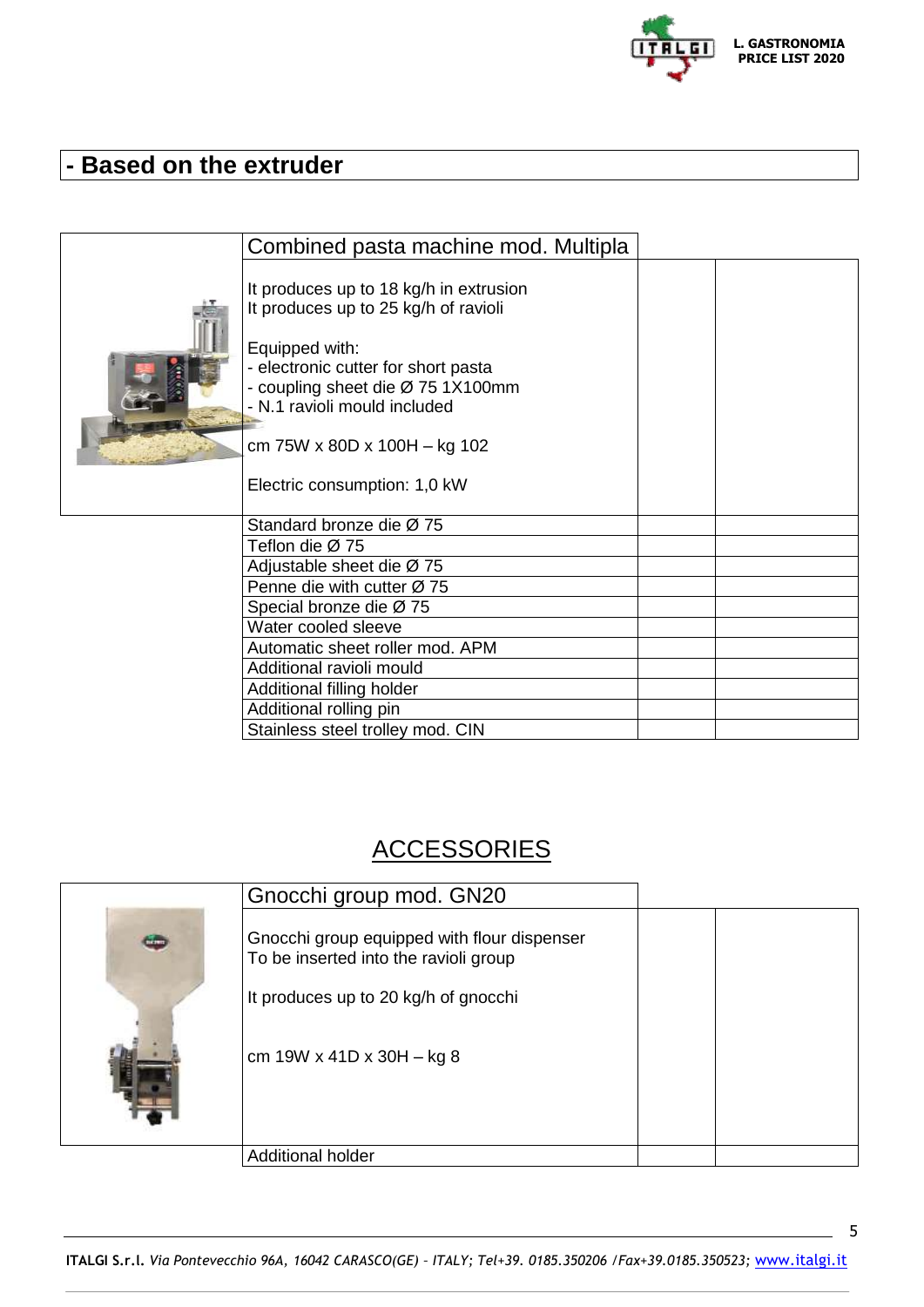

| Combined machine mod. Combimax                                                                                                                                                                                                                                                                                                                                                  |  |
|---------------------------------------------------------------------------------------------------------------------------------------------------------------------------------------------------------------------------------------------------------------------------------------------------------------------------------------------------------------------------------|--|
| It produces up to about 55 kg/h in extrusion.<br>It produces up to about 50 kg/h of ravioli.<br>Equipped with:<br>- electronic cutter for short pasta<br>- coupling sheet die Ø 109 1x120mm<br>- N.1 ravioli mould<br>- water cooled extruding sleeve (open circuit)<br>- stainless steel trolley with wheels<br>cm 85W x 115D x 190H - kg 200<br>Electric consumption:: 2,8 kW |  |
| Standard bronze die Ø 109                                                                                                                                                                                                                                                                                                                                                       |  |
| Teflon die $\varnothing$ 109                                                                                                                                                                                                                                                                                                                                                    |  |
| Adjustable sheet die Ø 109                                                                                                                                                                                                                                                                                                                                                      |  |
| Special die Ø 109                                                                                                                                                                                                                                                                                                                                                               |  |
| Penne die with cutter Ø 109                                                                                                                                                                                                                                                                                                                                                     |  |
| Chiller mod. CH (closed circuit)                                                                                                                                                                                                                                                                                                                                                |  |
| Standard ravioli mould                                                                                                                                                                                                                                                                                                                                                          |  |
| Special ravioli mould                                                                                                                                                                                                                                                                                                                                                           |  |
| Automatic dough roller mod. AP35-120                                                                                                                                                                                                                                                                                                                                            |  |
| Additional filling holder                                                                                                                                                                                                                                                                                                                                                       |  |
| Additional rolling pin                                                                                                                                                                                                                                                                                                                                                          |  |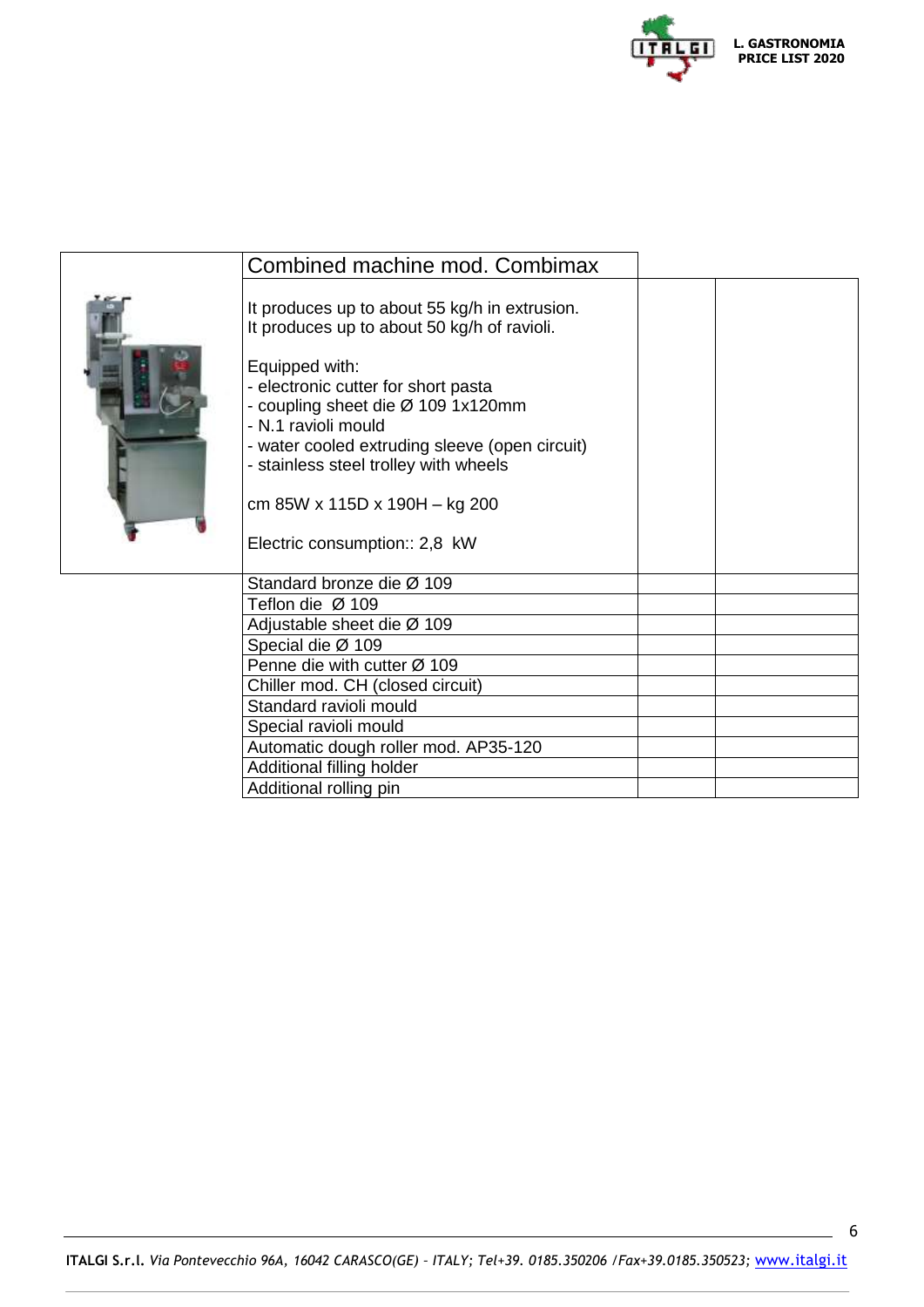

# <span id="page-6-0"></span>**EXTRUDERS**

| Pasta machine mod. Micra              |  |
|---------------------------------------|--|
| It produces up to 6 kg/h in extrusion |  |
| cm 30W x 45D x 45H $-$ kg 50          |  |
| Electric consumption: 0,4 kW          |  |
| Standard bronze die Ø 70              |  |
| Teflon die Ø 70                       |  |
| Adjustable sheet die $\varnothing$ 70 |  |
| Electronic cutter for short pasta     |  |

| Pasta machine mod. Estro                                                                                                                                         |  |
|------------------------------------------------------------------------------------------------------------------------------------------------------------------|--|
| It produces up to 18 kg/h in extrusion<br>Equipped with:<br>- electronic cutter for short pasta<br>cm 68W x 80D x 45H $-$ kg 65<br>Electric consumption: 0,75 kW |  |
| Standard bronze die Ø 75                                                                                                                                         |  |
| Teflon die Ø 75                                                                                                                                                  |  |
| Adjustable sheet die Ø 75                                                                                                                                        |  |
| Penne die with cutter Ø 75                                                                                                                                       |  |
| Special bronze die Ø 75                                                                                                                                          |  |
| Water cooled sleeve                                                                                                                                              |  |
| Stainless steel trolley mod. CIN                                                                                                                                 |  |

7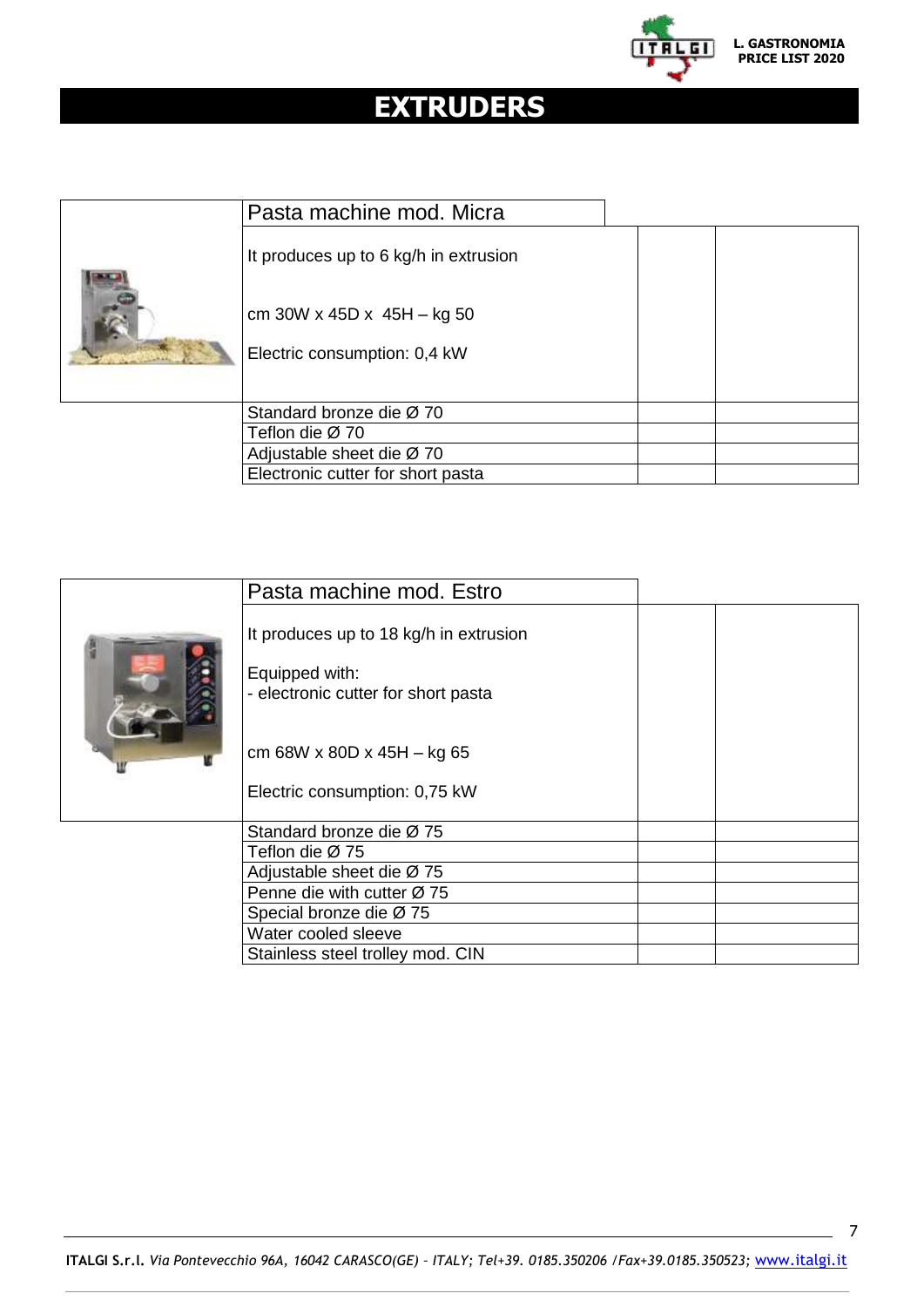

| Pasta machine mod. P17                                                       |  |
|------------------------------------------------------------------------------|--|
| It produces up to about 30 kg/h in extrusion<br>Mixer capacity kg 7          |  |
| Equipped with:                                                               |  |
| - electronic cutter for short pasta<br>- stainless steel trolley with wheels |  |
| cm 36W x 95D x 144H - kg 120<br>Electric consumption: 1,1 kW                 |  |
| Standard bronze die Ø 94                                                     |  |
| Teflon die Ø 94                                                              |  |
| Adjustable sheet die Ø 94                                                    |  |
| Special die Ø 94                                                             |  |
| Penne die with cutter Ø 94                                                   |  |

Water cooled sleeve

| Pasta machine mod. P35A                                                                                                                                                                                                                                                                    |  |
|--------------------------------------------------------------------------------------------------------------------------------------------------------------------------------------------------------------------------------------------------------------------------------------------|--|
| It produces up to about 55 kg/h in extrusion<br>Mixer capacity kg 10<br>Equipped with:<br>- electronic cutter for short pasta<br>- water cooled extruding sleeve (open circuit)<br>- stainless steel trolley with wheels<br>cm 58W x 114D x 132H - kg 150<br>Electric consumption:: 2,1 kW |  |
| Standard bronze die Ø 109                                                                                                                                                                                                                                                                  |  |
| Teflon die Ø 109<br>Adjustable sheet die Ø 109                                                                                                                                                                                                                                             |  |
| Special die Ø 109                                                                                                                                                                                                                                                                          |  |
| Penne die with cutter Ø 109                                                                                                                                                                                                                                                                |  |
| Chiller mod. CH (closed circuit)                                                                                                                                                                                                                                                           |  |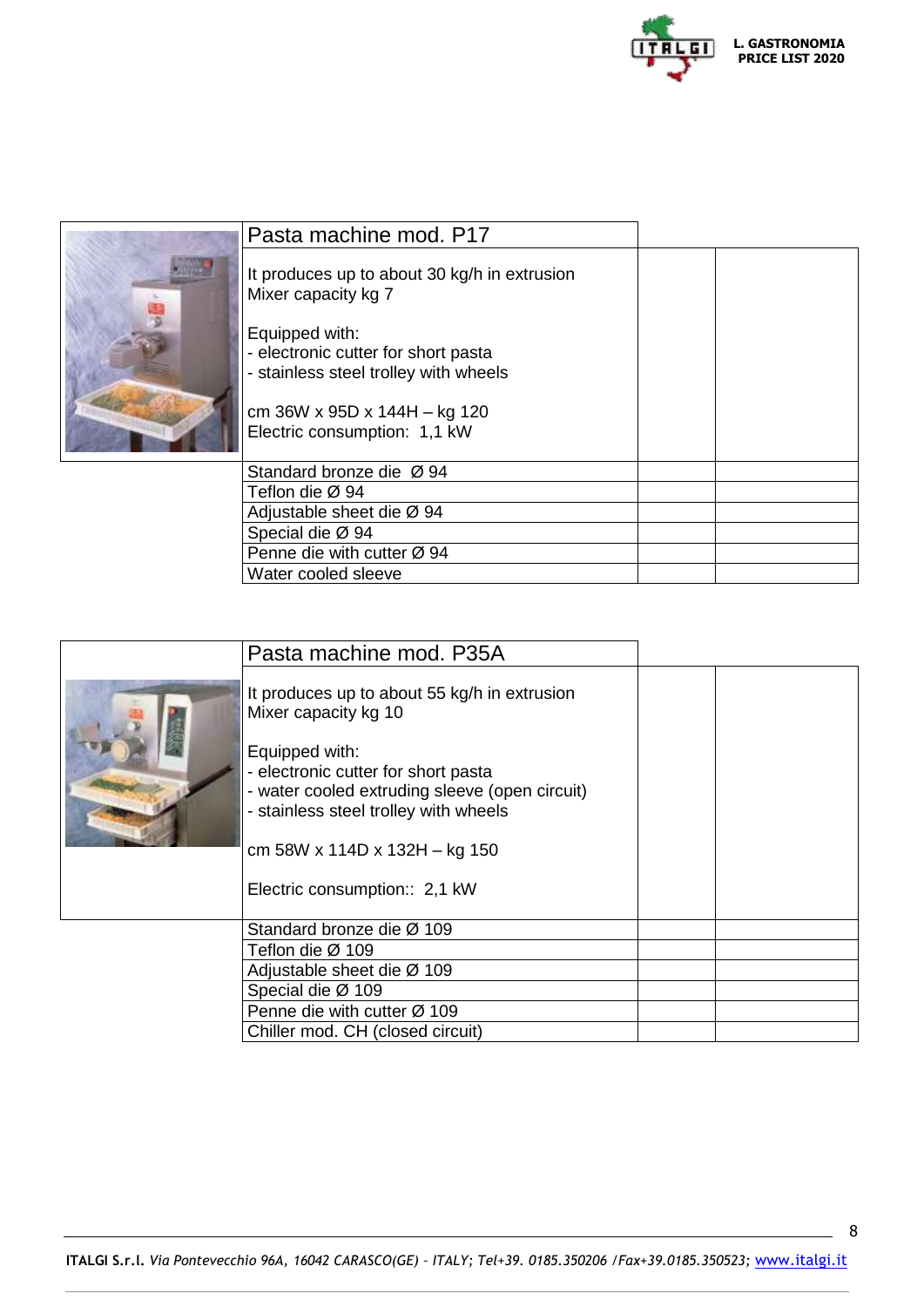

| Pasta machine mod. P55DV                                                              |  |
|---------------------------------------------------------------------------------------|--|
| It produces up to about 55 kg/h in extrusion<br>Mixers capacity kg $10 + kg$ 8        |  |
| Equipped with:                                                                        |  |
| - electronic cutter for short pasta<br>- water cooled extruding sleeve (open circuit) |  |
| - stainless steel trolley with wheels                                                 |  |
| cm 86W x 114D x 168H - kg 180                                                         |  |
| Electric consumption:: 2,8 kW                                                         |  |
| Standard bronze die Ø 109                                                             |  |
| Teflon die Ø 109                                                                      |  |
| Adjustable sheet die Ø 109                                                            |  |
| Special die Ø 109                                                                     |  |
| Penne die with cutter Ø 109                                                           |  |
| Chiller mod. CH (closed circuit)                                                      |  |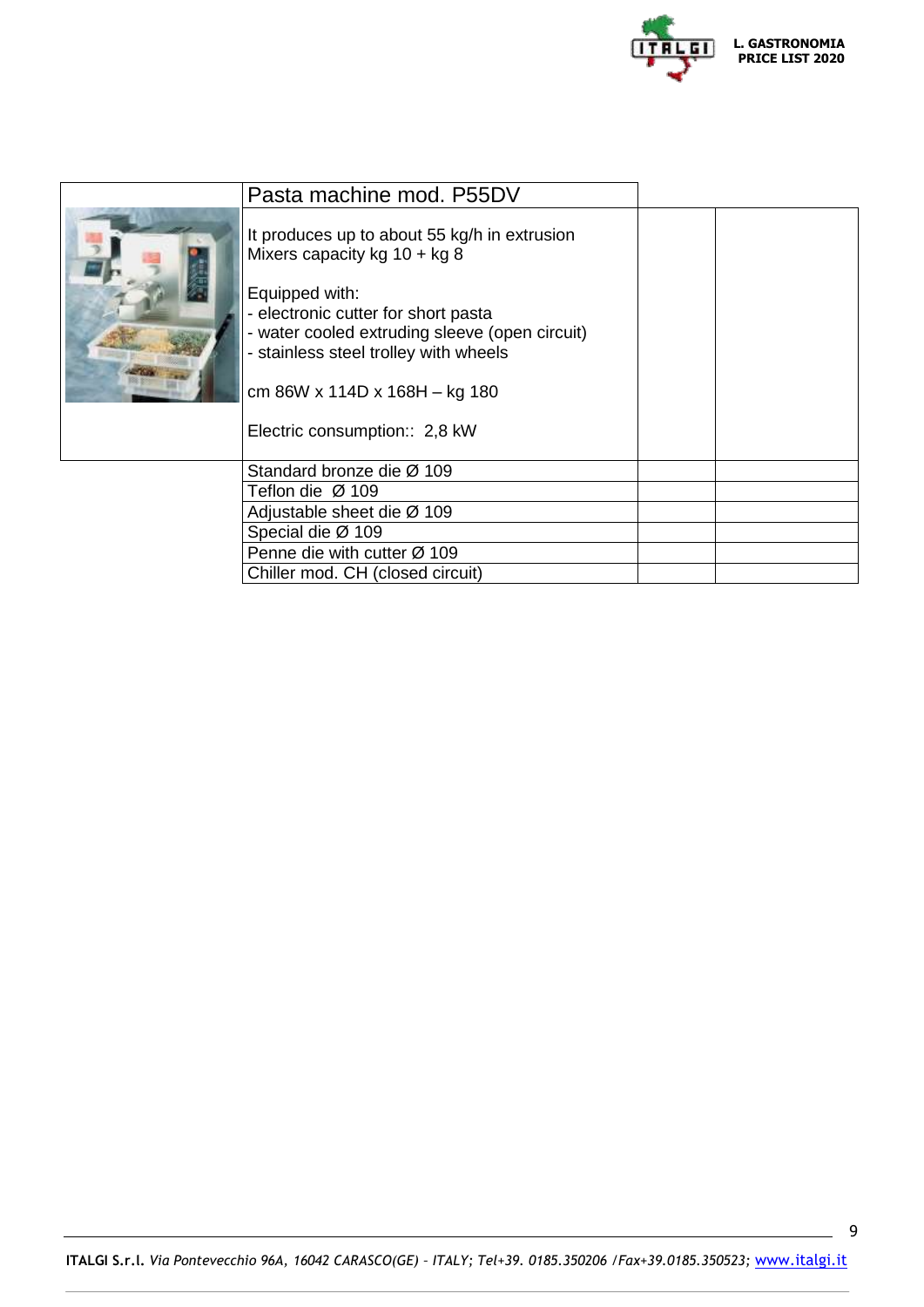

# <span id="page-9-0"></span>**RAVIOLI MACHINES**

| Ravioli machine mod. Dupla                                                                                                                                                                                        |  |  |
|-------------------------------------------------------------------------------------------------------------------------------------------------------------------------------------------------------------------|--|--|
| Ravioli machine with interchangeable moulds<br>Sheet width 100 mm<br>It produces up to 25 kg/h of ravioli<br>Equipped with:<br>- N.1 ravioli mould<br>cm $50Wx 55Dx 100H - kg 55$<br>Electric consumption: 0,4 kW |  |  |
| Additional ravioli mould                                                                                                                                                                                          |  |  |
| Additional filling holder                                                                                                                                                                                         |  |  |
| Coupling sheet die Ø 75 (ESTRO)                                                                                                                                                                                   |  |  |
| Automatic sheet roller APM                                                                                                                                                                                        |  |  |
| Additional rolling pin                                                                                                                                                                                            |  |  |
| Stainless steel trolley mod. CIN                                                                                                                                                                                  |  |  |

## **ACCESSORIES**

| Gnocchi group mod. GN20                                                                                                                                 |  |
|---------------------------------------------------------------------------------------------------------------------------------------------------------|--|
| Gnocchi group equipped with flour dispenser<br>To be inserted into the ravioli group<br>It produces up to 20 kg/h of gnocchi<br>cm 19W x 41Dx 30H- kg 8 |  |
| <b>Additional holder</b>                                                                                                                                |  |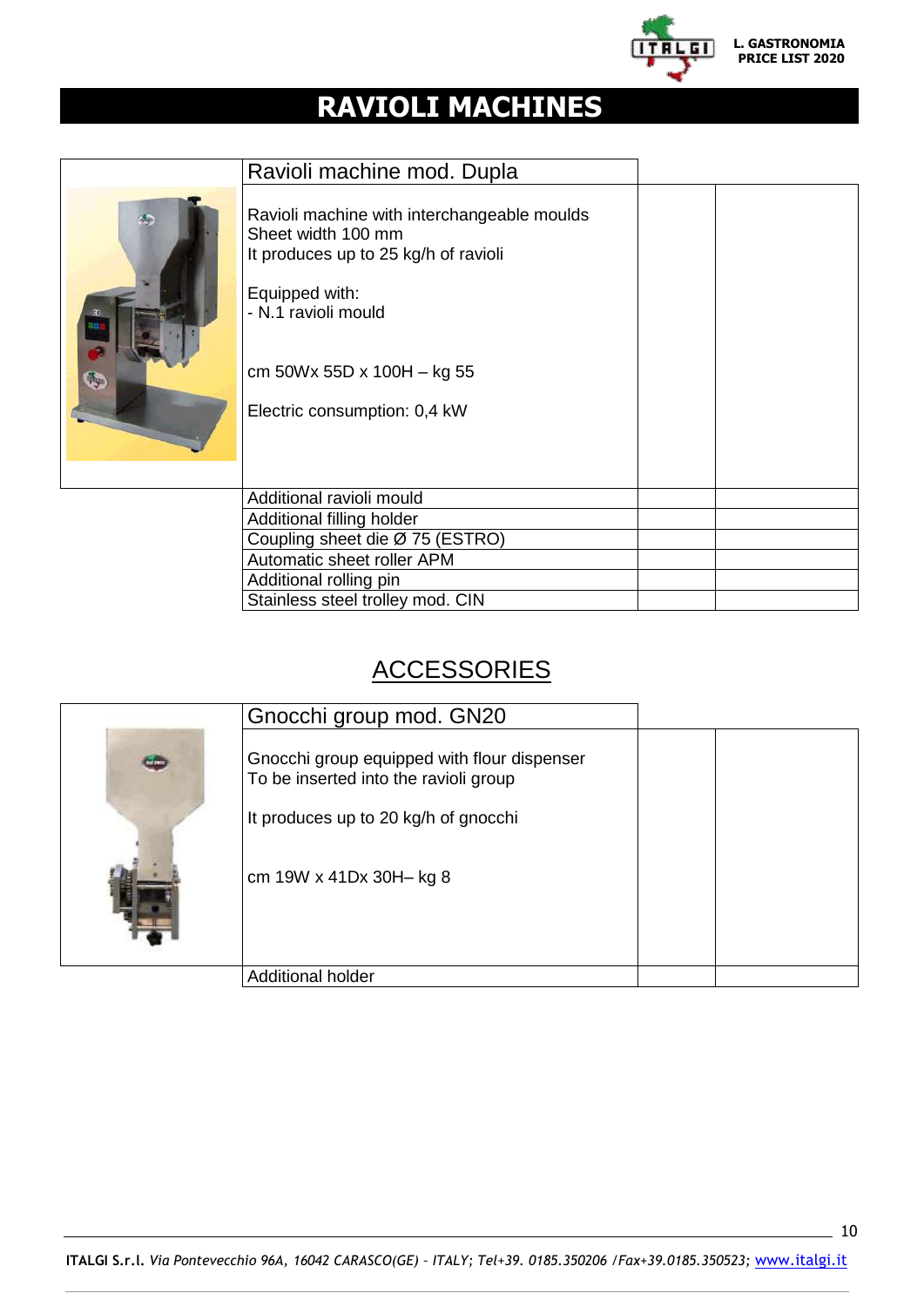

| Ravioli machine mod. PR50S                                                                                                                                                                                                                                        |  |
|-------------------------------------------------------------------------------------------------------------------------------------------------------------------------------------------------------------------------------------------------------------------|--|
| Ravioli machine with interchangeable moulds<br>Sheet width 120 mm<br>It produces up to about 50 kg/h of ravioli<br>Equipped with:<br>- N.1 ravioli mould<br>- stainless steel trolley with wheels<br>cm 55W x 65D x 170H - kg 85<br>Electric consumption:: 0,8 kW |  |
| Standard ravioli mould                                                                                                                                                                                                                                            |  |
| Special ravioli mould                                                                                                                                                                                                                                             |  |
| Coupling sheet die Ø 94 1X120 for P17                                                                                                                                                                                                                             |  |
| Coupling sheet die Ø 109 1X120 for P35A, P55DV                                                                                                                                                                                                                    |  |
| Automatic sheet roller                                                                                                                                                                                                                                            |  |
| mod. AP17-120 for P17                                                                                                                                                                                                                                             |  |
| mod. AP35-120 for P35A, P55DV                                                                                                                                                                                                                                     |  |
| Additional filling holder                                                                                                                                                                                                                                         |  |
| Additional rolling pin                                                                                                                                                                                                                                            |  |

# <span id="page-10-0"></span>**GNOCCHI MACHINE**

| Gnocchi machine mod. GN90                                                                                                                                                                                                      |  |
|--------------------------------------------------------------------------------------------------------------------------------------------------------------------------------------------------------------------------------|--|
| It produces striped and ridge gnocchi.<br>It produces up to 100 kg/h<br>Equipped with:<br>- N.3 pairs of nozzles<br>(for gnocchi, chicche and small stars)<br>cm 50W x 100D x 165H $-$ 110 kg<br>Electric consumption:: 1,3 kW |  |

11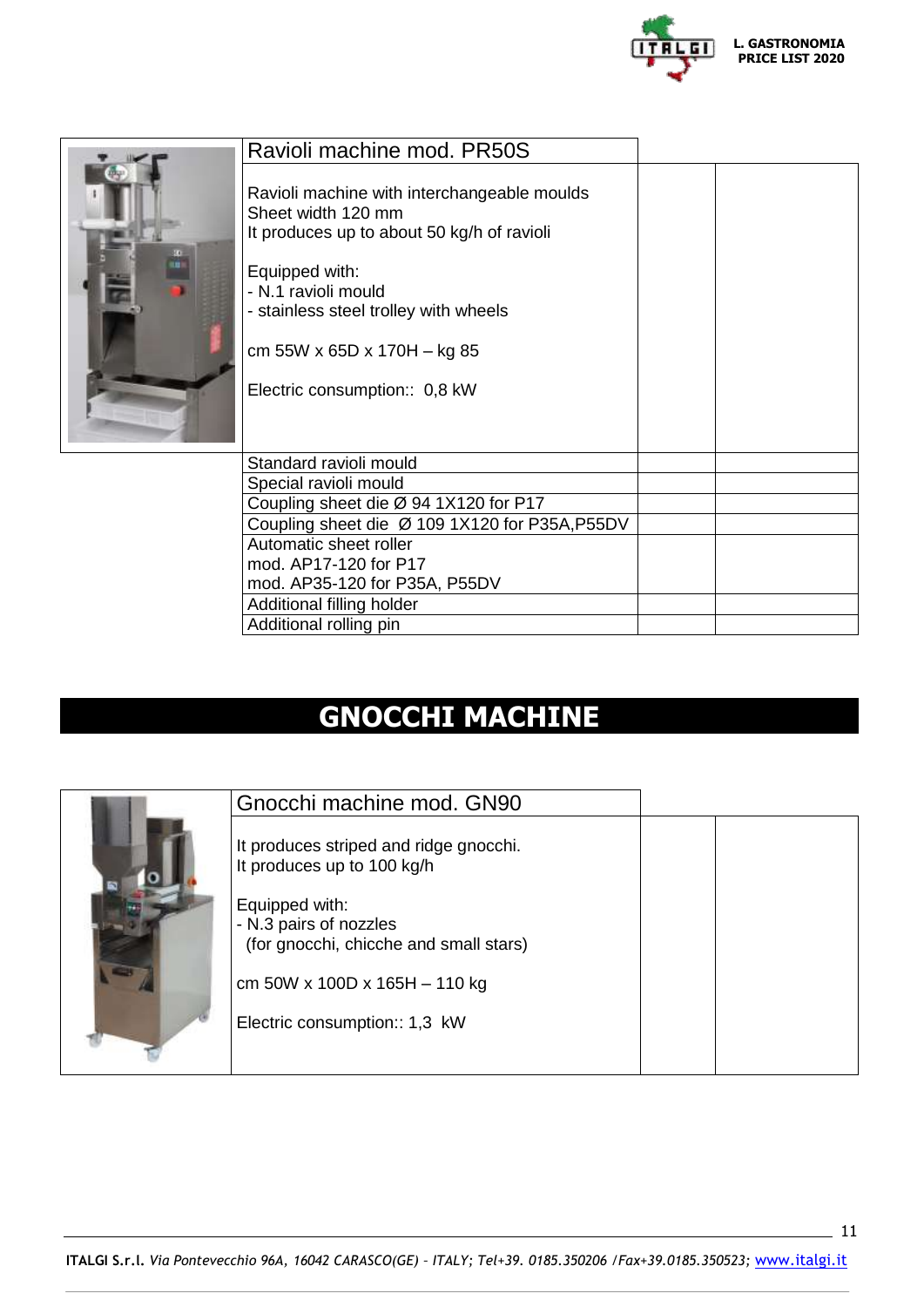

# **COOKING STATIONS**

#### <span id="page-11-0"></span>Mod. RIGOLETTO



Dimensions (WxDxH): 131x80x90 cm Max electric consumption: 7,2 kW Equipped with: bain-marie (capacity 15 Gastronorm trays of 1/6) N.1 Pasta cooker with 4 automatic timed lifts Basket dimensions (WxDxH): 11,5x11,5x17,5 cm

GASTRONORM TRAYS NOT INCLUDED

| Kit front glass                                                           |  |
|---------------------------------------------------------------------------|--|
| Self-condensing hood mod. CS131                                           |  |
| Mod. RIGOLETTO TANKS CE                                                   |  |
| Version with water charge and discharge by AISI304 stainless steel tanks. |  |
| CONNECTIONS TO WATER SUPPLY NETWORK NOT NECESSARY.                        |  |
|                                                                           |  |



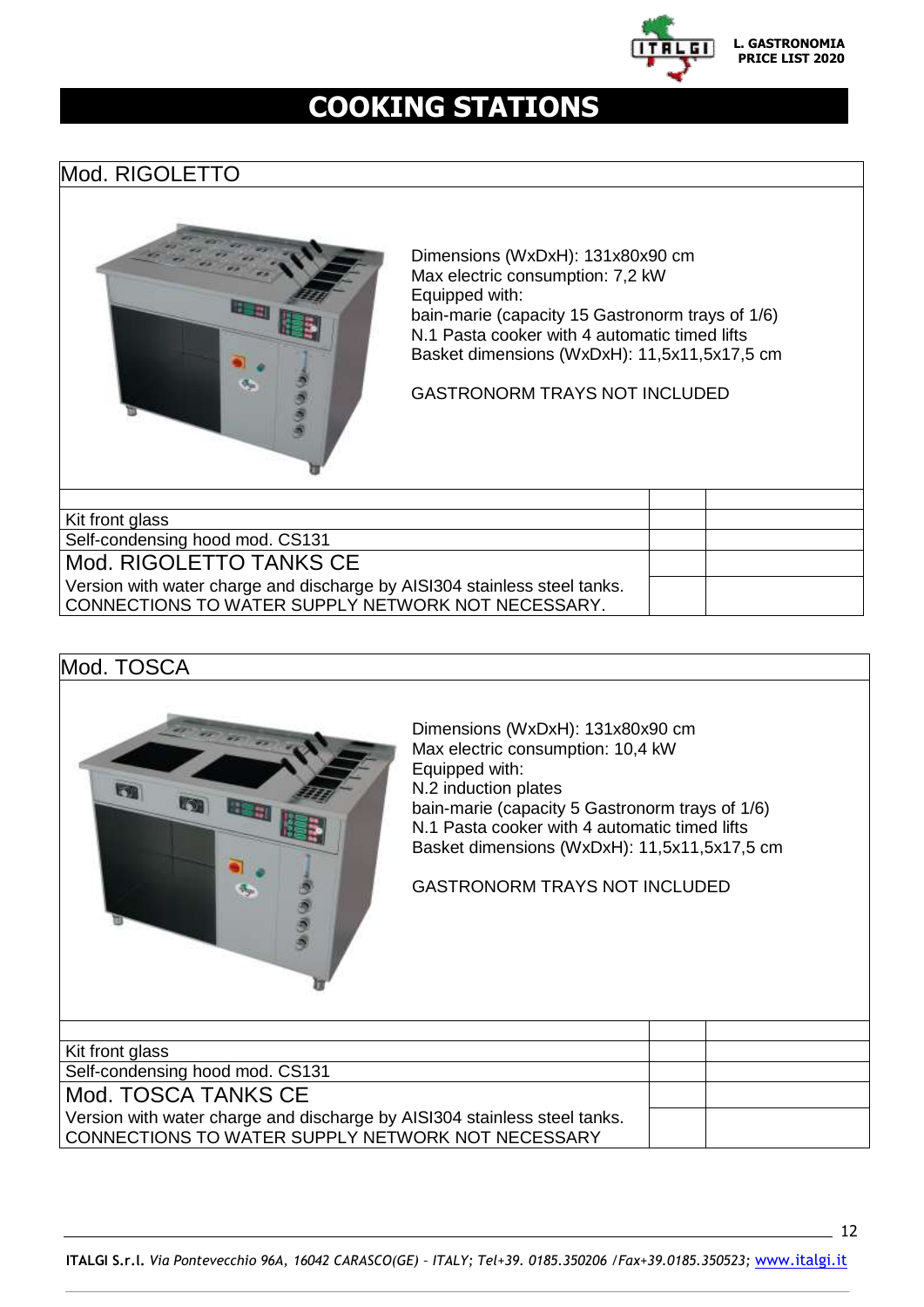

#### Mod. TRAVIATA



Dimensions (WxDxH): 161x80x90 cm Max electric consumption: 11,4 kW Equipped with: bain-marie (capacity 15 Gastronorm trays of 1/6) N.2 Pasta cookers with 4 automatic timed lifts each Basket dimensions (WxDxH): 11,5x11,5x17,5 cm

GASTRONORM TRAYS NOT INCLUDED

| Kit front glass                 |  |
|---------------------------------|--|
| Self-condensing hood mod. CD161 |  |

## Mod. TURANDOT Dimensions (WxDxH): 161x80x90 cm Max electric consumption: 14,6 kW Equipped with: N.2 induction plates **IP-do** bain-marie (capacity 5 Gastronorm trays of 1/6) N.2 Pasta cookers with 4 automatic timed lifts each ø Basket dimensions (WxDxH): 11,5x11,5x17,5 cm GASTRONORM TRAYS NOT INCLUDED Kit front glass Self-condensing hood mod. CD161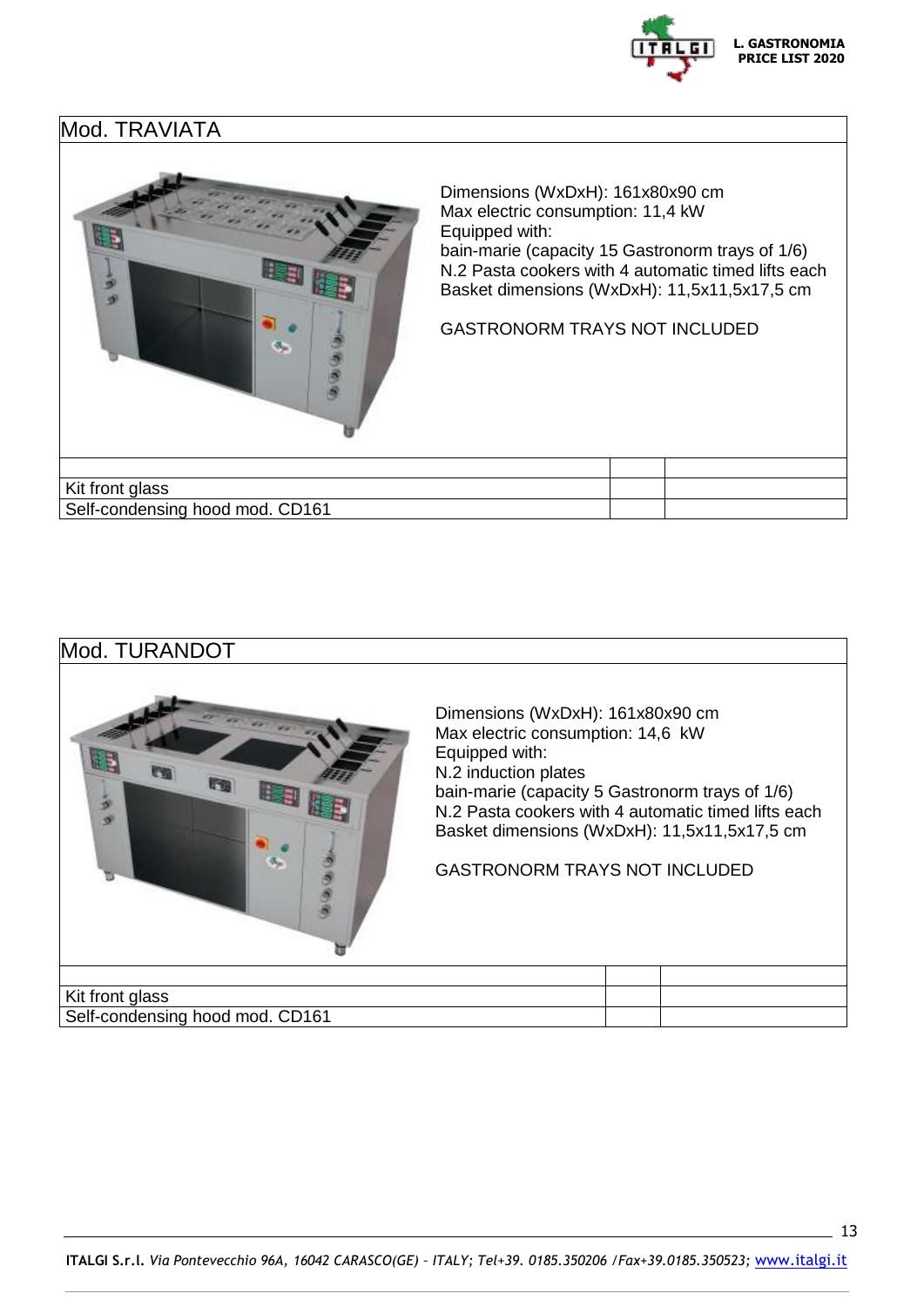

# **MODELS WITH COLD ZONE:**

#### Mod. OTELLO



Dimensions (WxDxH): 170x80x90 cm Max electric consumption: 7,6 kW Equipped with: bain-marie (capacity 15 Gastronorm trays of 1/6) cold area (capacity 4 Gastronorm trays of 1/6) N.1 Pasta cooker with 4 automatic timed lifts Basket dimensions (WxDxH): 11,5x11,5x17,5 cm N.1 fridge with 4 drawers NT  $400V - 50$  Hz  $-$  3 ph+N / 220V  $-$  60 Hz  $-$  3 ph

GASTRONORM TRAYS NOT INCLUDED

LT fridge with 4 drawers for frozen food (instead of the NT fridge) Kit front glass Self-condensing hood mod. CS170

#### Mod. NABUCCO



Dimensions (WxDxH): 170x80x90 cm Max electric consumption: 10,8 kW Equipped with: N.2 induction plates bain-marie (capacity 5 Gastronorm trays of 1/6) cold area (capacity 4 Gastronorm trays of 1/6) N.1 Pasta cooker with 4 automatic timed lifts Basket dimensions (WxDxH): 11,5x11,5x17,5 cm N.1 fridge with 4 drawers NT 400V – 50 Hz – 3 ph+N / 220V – 60 Hz – 3 ph

GASTRONORM TRAYS NOT INCLUDED

| LT fridge with 4 drawers for frozen food (instead of the NT fridge) |  |
|---------------------------------------------------------------------|--|
| Kit front glass                                                     |  |
| Self-condensing hood mod. CS170                                     |  |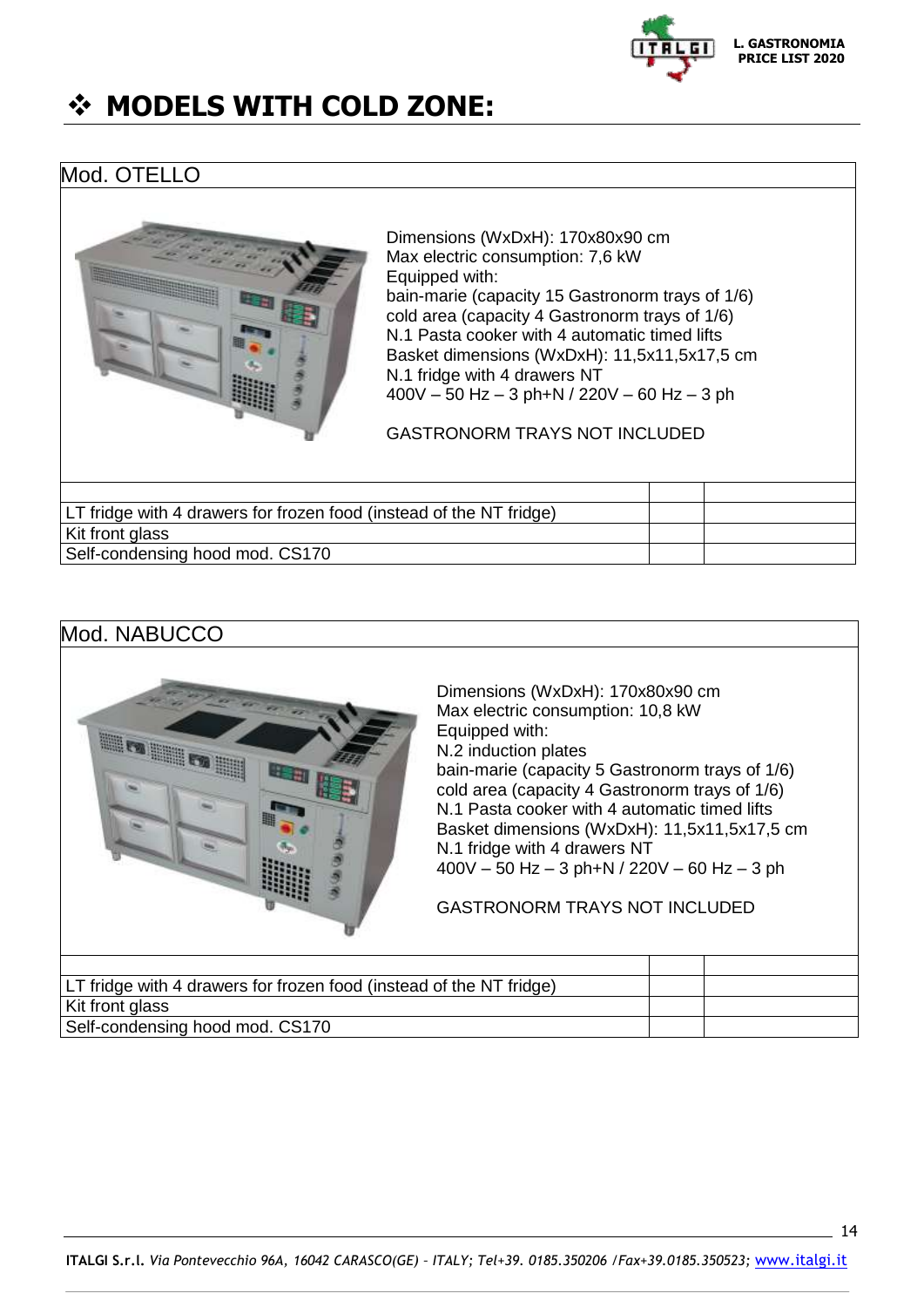

Mod. TROVATORE



Dimensions (WxDxH): 200x80x90 cm Max electric consumption: 11,8 kW Equipped with: Bain-marie (capacity 15 Gastronorm trays of 1/6) cold area (capacity 4 Gastronorm trays of 1/6) N.2 Pasta cookers with n 4 automatic timed lifts each Basket dimensions (WxDxH): 11,5x11,5x17,5 cm N.1 fridge with 4 drawers NT 400V – 50 Hz – 3 ph+N / 220V – 60 Hz – 3 ph

GASTRONORM TRAYS NOT INCLUDED

| LT fridge with 4 drawers for frozen food (instead of the NT fridge) |  |
|---------------------------------------------------------------------|--|
| Kit front glass                                                     |  |
| Self-condensing hood mod. CD200                                     |  |

#### Mod. AIDA

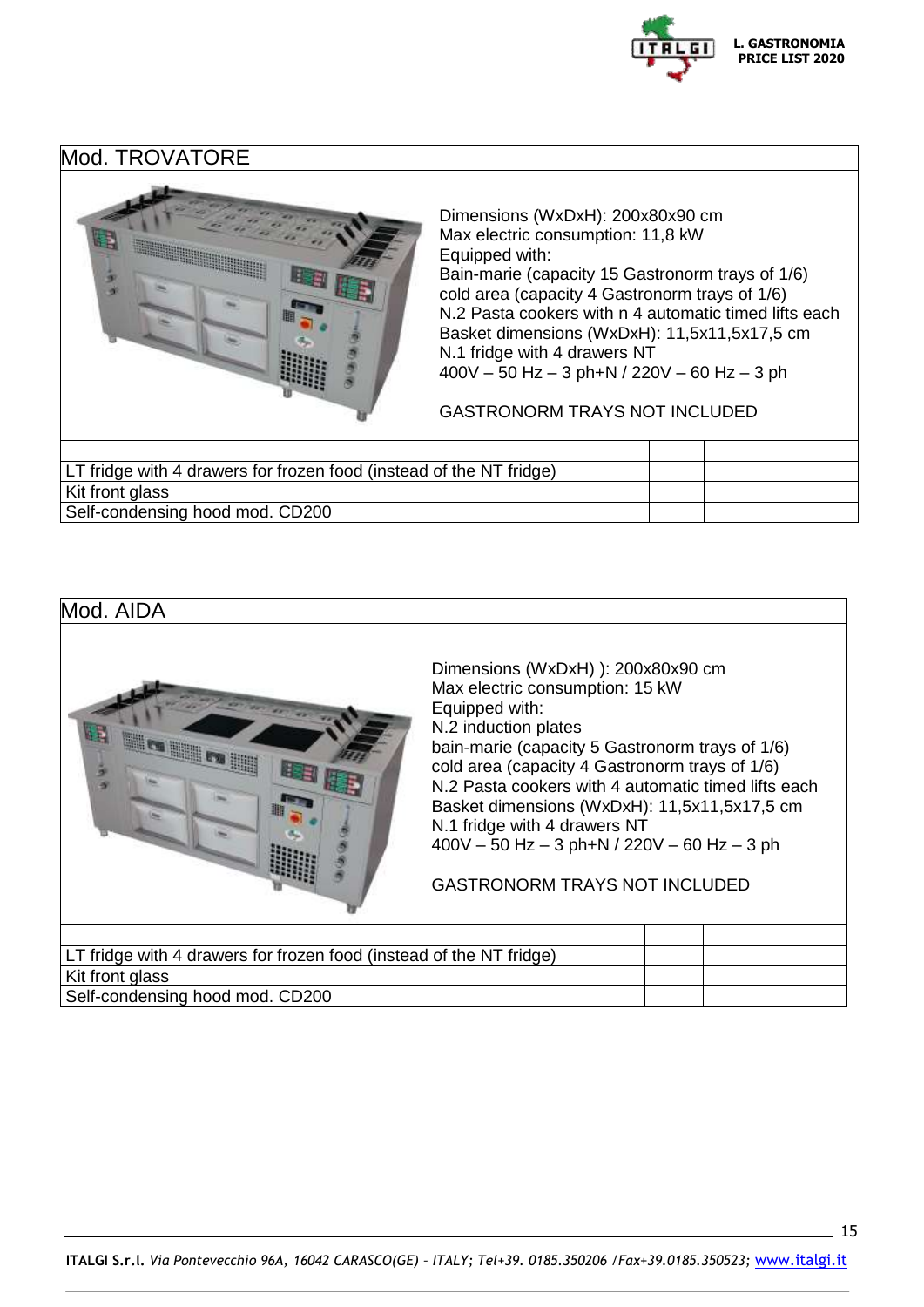

# <span id="page-15-0"></span>**COOKING EQUIPMENT**

### **SERIES 700**

|           | PASTA COOKER MOD. CP700                                                                                                                                                                                                                       |    |
|-----------|-----------------------------------------------------------------------------------------------------------------------------------------------------------------------------------------------------------------------------------------------|----|
|           | Pasta cookers with 3 automatic timed lifts<br>Dimensions (WxDxH): 40x70x85 cm<br>Basin capacity: 15.4 litres<br>Electric consumption: 6,6 kW<br>$400V - 50 Hz - 3 ph + N / 220V - 60 Hz - 3 ph$<br>Basket dimensions (WxDxH): 13,7x19x20,5 cm |    |
|           | Kit connection to self-condensing hood CS70<br>Self- condensing hood mod. CS70                                                                                                                                                                |    |
|           | <b>BAIN-MARIE MOD. BM700</b>                                                                                                                                                                                                                  |    |
|           | Bain-marie with capacity of 6 Gastronorm baskets<br>of 1/6<br>Dimensions (WxDxH): 40x70x85 cm<br>Electric consumption: 1,75 kW<br>230V - 50Hz - 1 ph / 220V - 60 Hz - 1 ph<br><b>GASTRONORM TRAYS NOT INCLUDED</b>                            |    |
|           | <b>INDUCTION PLATE MOD. PI700</b>                                                                                                                                                                                                             |    |
| <b>GR</b> | Table with one induction plate CE<br>Dimensions(WxDxH): 40x70x85cm<br>Electric consumption: 2,6 kW<br>230V - 50Hz - 1ph / 220V - 60 Hz - 1 ph                                                                                                 |    |
|           | TABLE MOD. NT700                                                                                                                                                                                                                              |    |
|           | Table with one shelf inside<br>Dimensions(WxDxH): 40x70x85cm                                                                                                                                                                                  |    |
|           |                                                                                                                                                                                                                                               | 16 |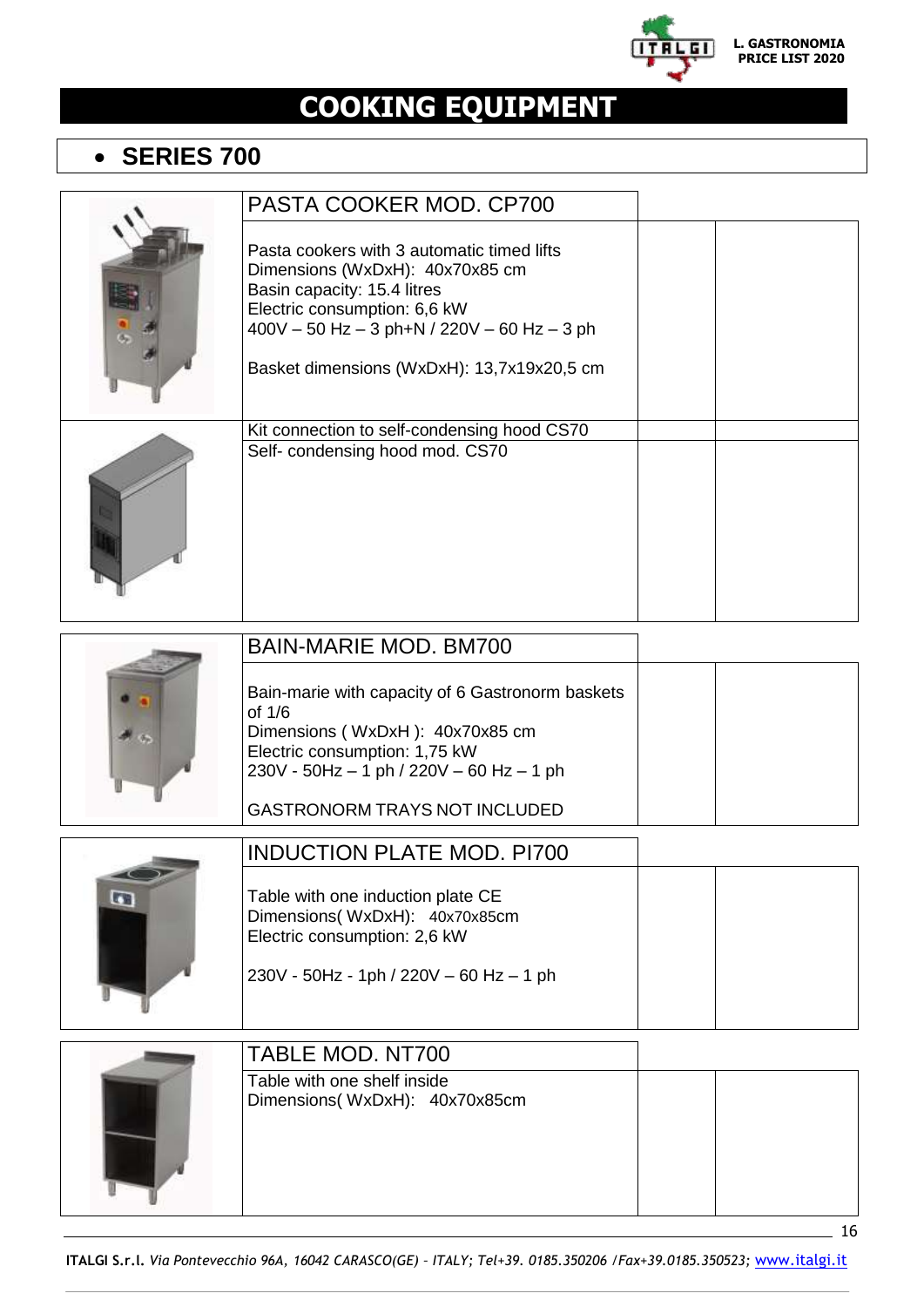

## **SERIES 900**

| PASTA COOKER MOD. CP900                                                                                                                                                                                                                       |  |
|-----------------------------------------------------------------------------------------------------------------------------------------------------------------------------------------------------------------------------------------------|--|
| Pasta cookers with 4 automatic timed lifts<br>Dimensions (WxDxH): 40x90x85 cm<br>Basin capacity: 20.4 litres<br>Electric consumption: 8,7 kW<br>$400V - 50 Hz - 3 ph + N$ / 220V - 60 Hz - 3 ph<br>Basket dimensions (WxDxH): 13,7x19x20,5 cm |  |
| Kit connection to self-condensing hood CS90<br>Self- condensing hood mod. CS90                                                                                                                                                                |  |

| <b>BAIN-MARIE MOD. BM900</b>                                                                                                                                                |  |  |
|-----------------------------------------------------------------------------------------------------------------------------------------------------------------------------|--|--|
| Bain-marie with capacity of 8 Gastronorm baskets<br>of $1/6$<br>Dimensions (WxDxH): 40x90x85 cm<br>Electric consumption: 1,75 kW<br>230V - 50Hz - 1ph / 220V - 60 Hz - 1 ph |  |  |
| <b>GASTRONORM TRAYS NOT INCLUDED</b>                                                                                                                                        |  |  |

| <b>INDUCTION PLATE MOD. PI900</b>                                                                                                                |  |  |
|--------------------------------------------------------------------------------------------------------------------------------------------------|--|--|
| Table with one induction plate CE<br>Dimensions (WxDxH): 40x90x85cm<br>Electric consumption: 2,6 kW<br>$230V - 50Hz - 1ph / 220V - 60 Hz - 1 ph$ |  |  |

|                      | <b>INDUCTION PLATES MOD. PI900x2</b>                                                                                                            |  |  |
|----------------------|-------------------------------------------------------------------------------------------------------------------------------------------------|--|--|
| <b>G</b><br><b>G</b> | Table with two induction plates CE<br>Dimensions (WxDxH): 40x90x85cm<br>Electric consumption: 5,2 kW<br>230V - 50Hz - 1ph / 220V - 60 Hz - 1 ph |  |  |